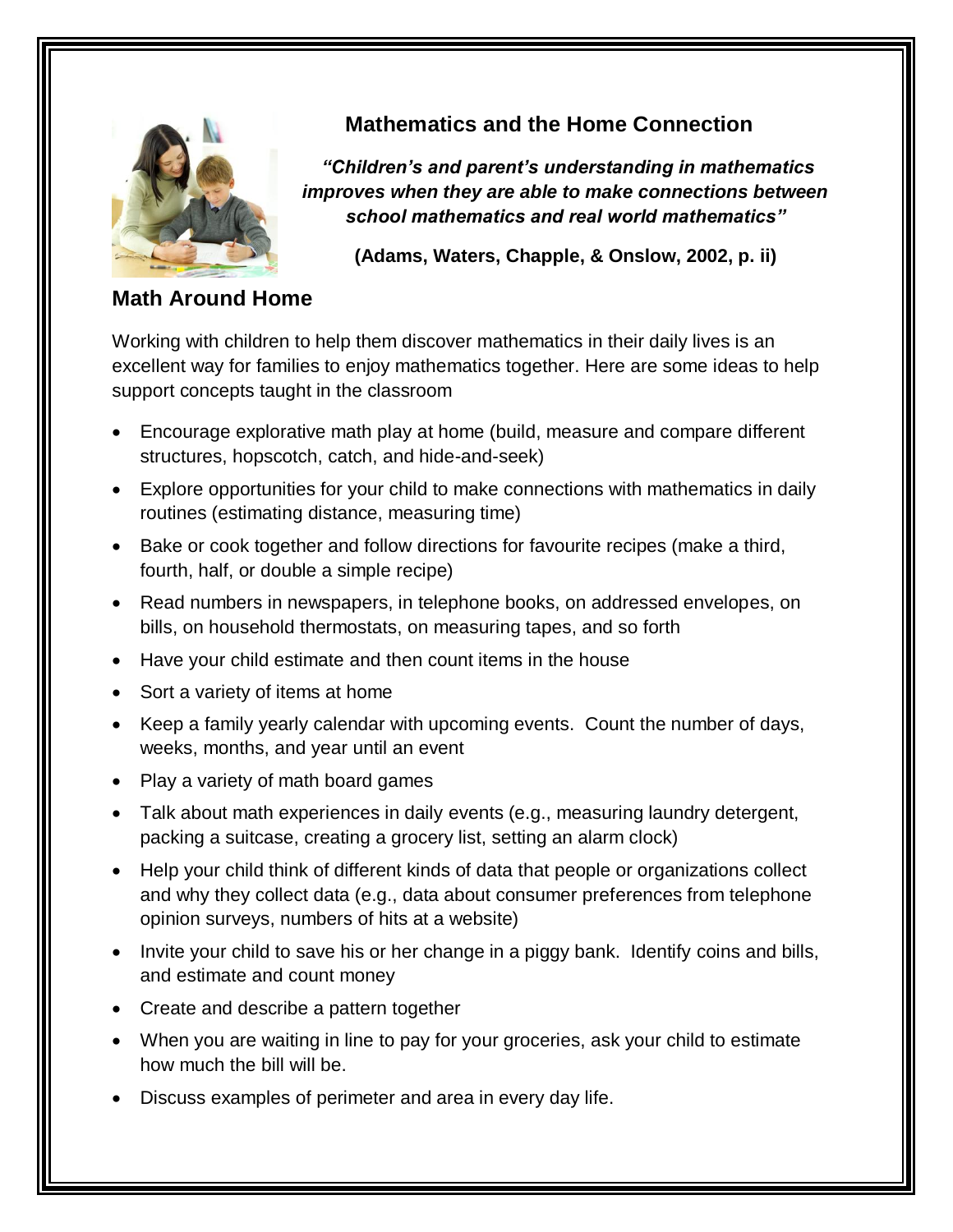#### **Math Homework**

While students are engaged in mathematics homework activities, parents should ask probing questions rather than provide answers. Some examples are:

- What do you know?
- What do you need to know?
- What do you need to find out?
- What can you try to do to solve this problem?
- How can you show your work?
- Do you think that your plan is working?
- Is there anything else that you need to do?
- Do you think that your answers make sense?
- Is there any other way to solve this problem?

## **Problem Solving**

Here are some ideas for when your child is working on problem solving at home.

Can your child:

- Explain the problem
- Decide on a plan for solving the problem
- Try other ways if something doesn't work
- Stick to the task
- Explain his or her thinking while working

#### **Helpful Websites**

[www.mathk8.nelson.com](http://www.mathk8.nelson.com/) [www.coolmath.com](http://www.coolmath.com/) [www.figurethis.org/index.html](http://www.figurethis.org/index.html) [www.eworkshop.on.ca](http://www.eworkshop.on.ca/) [www.nctm.org/families](http://www.nctm.org/families)

[www.funbrain.com](http://www.funbrain.com/) [www.nlvm.usu.edu/en/nav/vlibrary.html](http://www.nlvm.usu.edu/en/nav/vlibrary.html) [www.edugains.ca/newsite/math2/index.html](http://www.edugains.ca/newsite/math2/index.html)





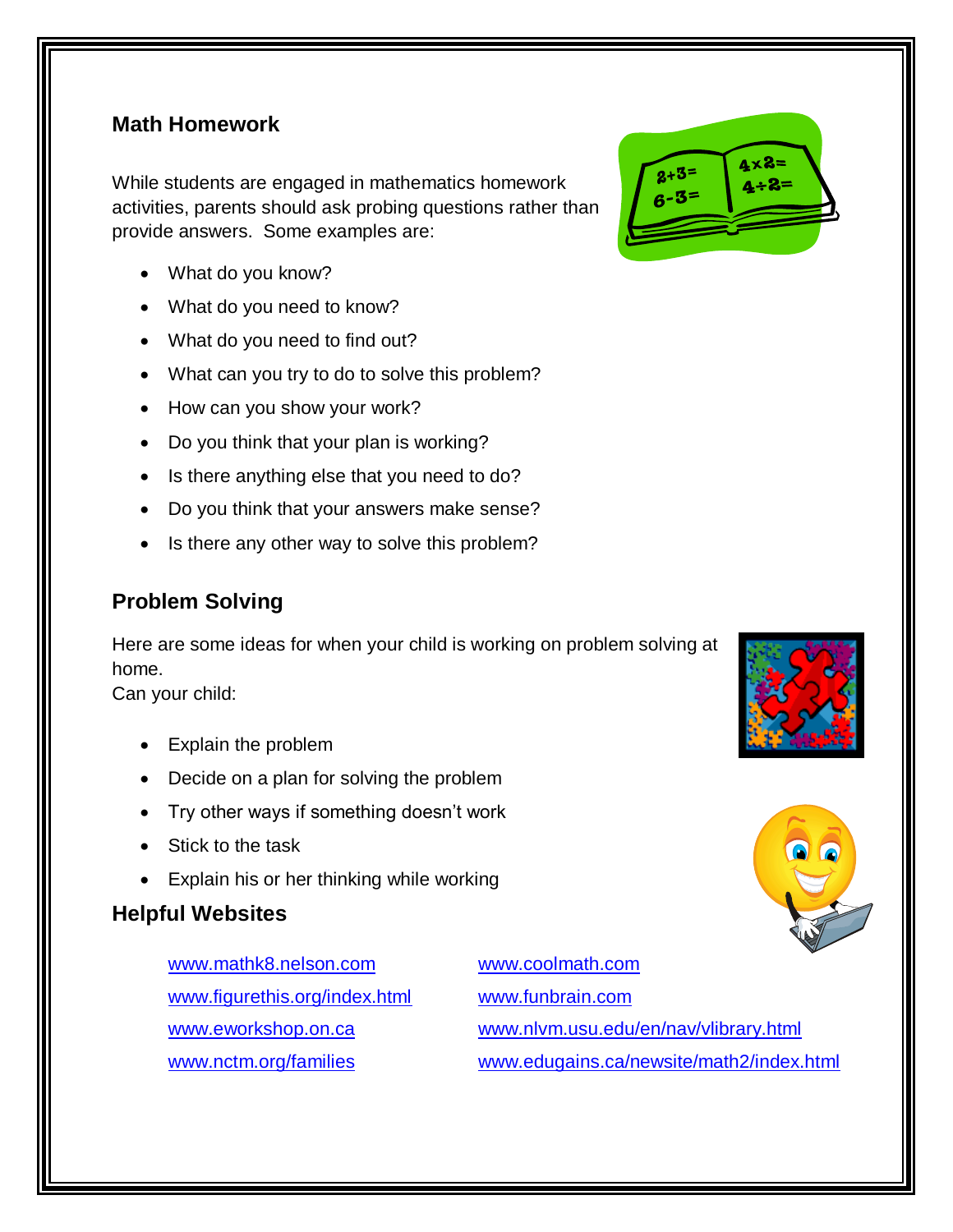# **Problem Solving Strategies**

| <b>Strategy</b>                    | <b>When to Use It</b>                                                                                                | <b>How to Use it</b>                                                                                                                              |
|------------------------------------|----------------------------------------------------------------------------------------------------------------------|---------------------------------------------------------------------------------------------------------------------------------------------------|
| Draw a<br>diagram                  | The problem gives information that<br>$\bullet$<br>can be shown in a diagram                                         | 1. Find the information needed for the<br>diagram.                                                                                                |
|                                    | The question asks for a solution<br>$\bullet$<br>that can be found, using a diagram                                  | 2. Draw and label the diagram with<br>information from the problem.                                                                               |
|                                    |                                                                                                                      | 3. Use the diagram to answer the question.                                                                                                        |
| Find a<br><b>Pattern</b>           | The problem gives information that<br>$\bullet$<br>follows a pattern                                                 | 1. Find the information that follows a<br>pattern.                                                                                                |
|                                    | The question asks for a solution<br>$\bullet$                                                                        | 2. Find the rule for the pattern.                                                                                                                 |
|                                    | related to the problem                                                                                               | 3. Use the rule to solve the problem.                                                                                                             |
| <b>Act it Out</b>                  | The problem gives information that<br>$\bullet$<br>can be acted out<br>The question asks for a solution<br>$\bullet$ | Find information that can be acted out.<br>$1_{-}$                                                                                                |
|                                    |                                                                                                                      | 2. Act out the information as many ways as<br>possible.                                                                                           |
|                                    | that can be found by acting<br>something out                                                                         | 3. Choose the way that answers the<br>question.                                                                                                   |
| Make a                             | The problem gives more than one<br>$\bullet$                                                                         | 1. List the sets of data.                                                                                                                         |
| <b>Table</b>                       | set of data<br>The question asks for the data to<br>$\bullet$<br>be continued                                        | 2. Make a table of the data. Circle the<br>information needed to answer the<br>question.                                                          |
| <b>Write an</b><br><b>Equation</b> | The problem tells about a situation<br>$\bullet$                                                                     | 1. Write what the situation is.                                                                                                                   |
|                                    | The question asks for an unknown<br>$\bullet$                                                                        | 2. Write what the unknown is.                                                                                                                     |
|                                    | amount                                                                                                               | 3. Choose a letter for the unknown.                                                                                                               |
|                                    |                                                                                                                      | 4. Write an equation, and solve for the<br>unknown.                                                                                               |
| <b>Guess</b><br>and Check          | The problem gives a total amount<br>$\bullet$                                                                        | Find the total amount.<br>$1_{-}$                                                                                                                 |
|                                    | The question asks for the kind and<br>number of items in the total                                                   | 2. Find the different items that make up the<br>total.                                                                                            |
|                                    |                                                                                                                      | 3. Make a reasonable guess about the kind<br>and number of items; then check it.<br>Continue guessing and checking until<br>the guess is correct. |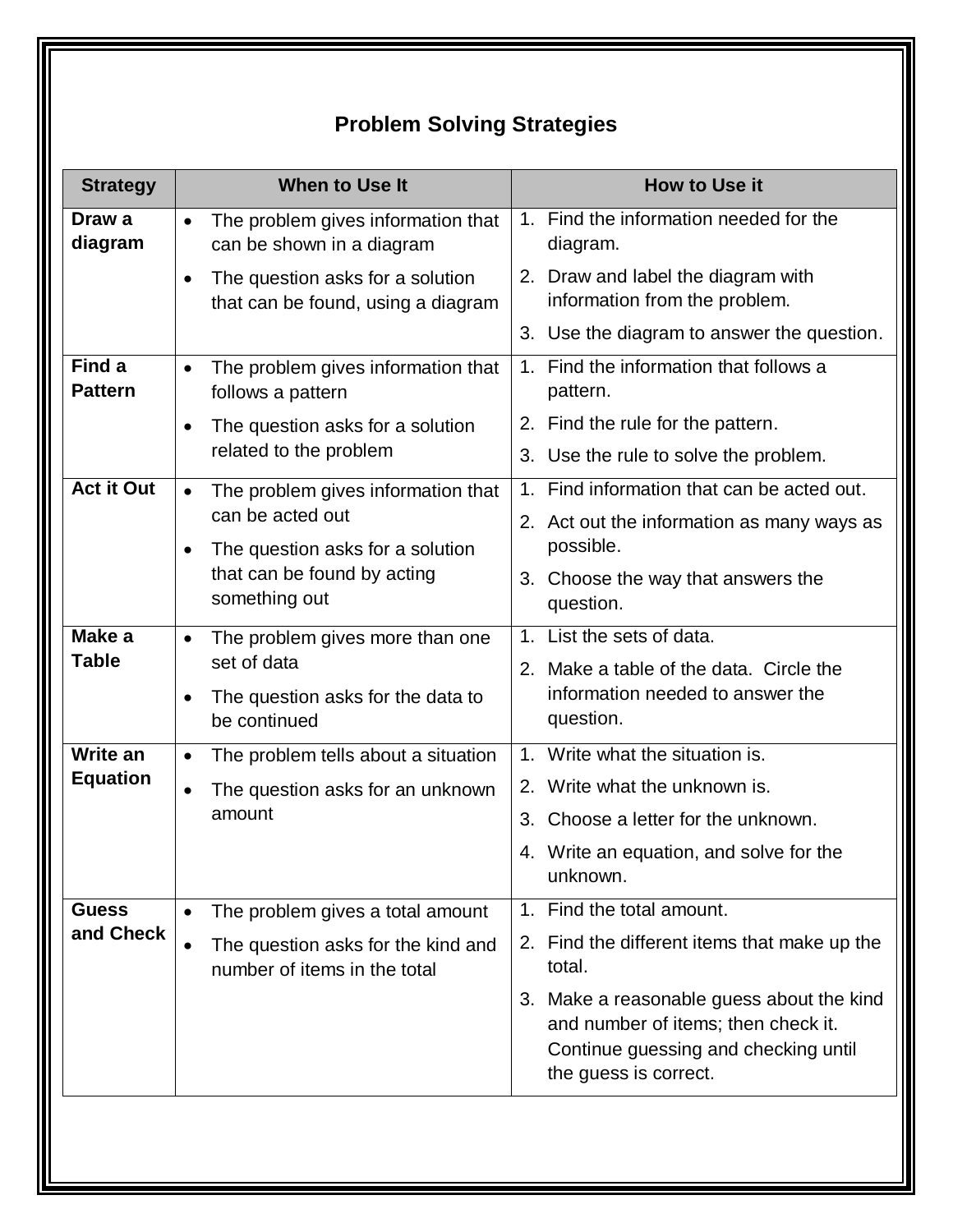### **Math and Literature**



The Best of Times By Greg Tang (Multiplication Tables)



Math For All **Seasons** By Greg Tang (Problem Solving using patterning and grouping)





Math Potatoes By Greg Tang (Addition and Subtraction Problem Solving)

Math Fables By Greg Tang (Counting and Grouping)



The Grapes of Math By Greg Tang (Multiplication Problem Solving)



Math-terpieces By Greg Tang (Problem Solving Skills)

Math Curse



Math Appeal By Greg Tang (Addition Problem Solving)



The Greedy **Triangle** By Marilyn Burns (2-D Shapes)





By Jon Scieszka and Jane Smith (Application of math)

Spaghetti and Meatballs for All By Marilyn Burns (Perimeter, Area, Grouping)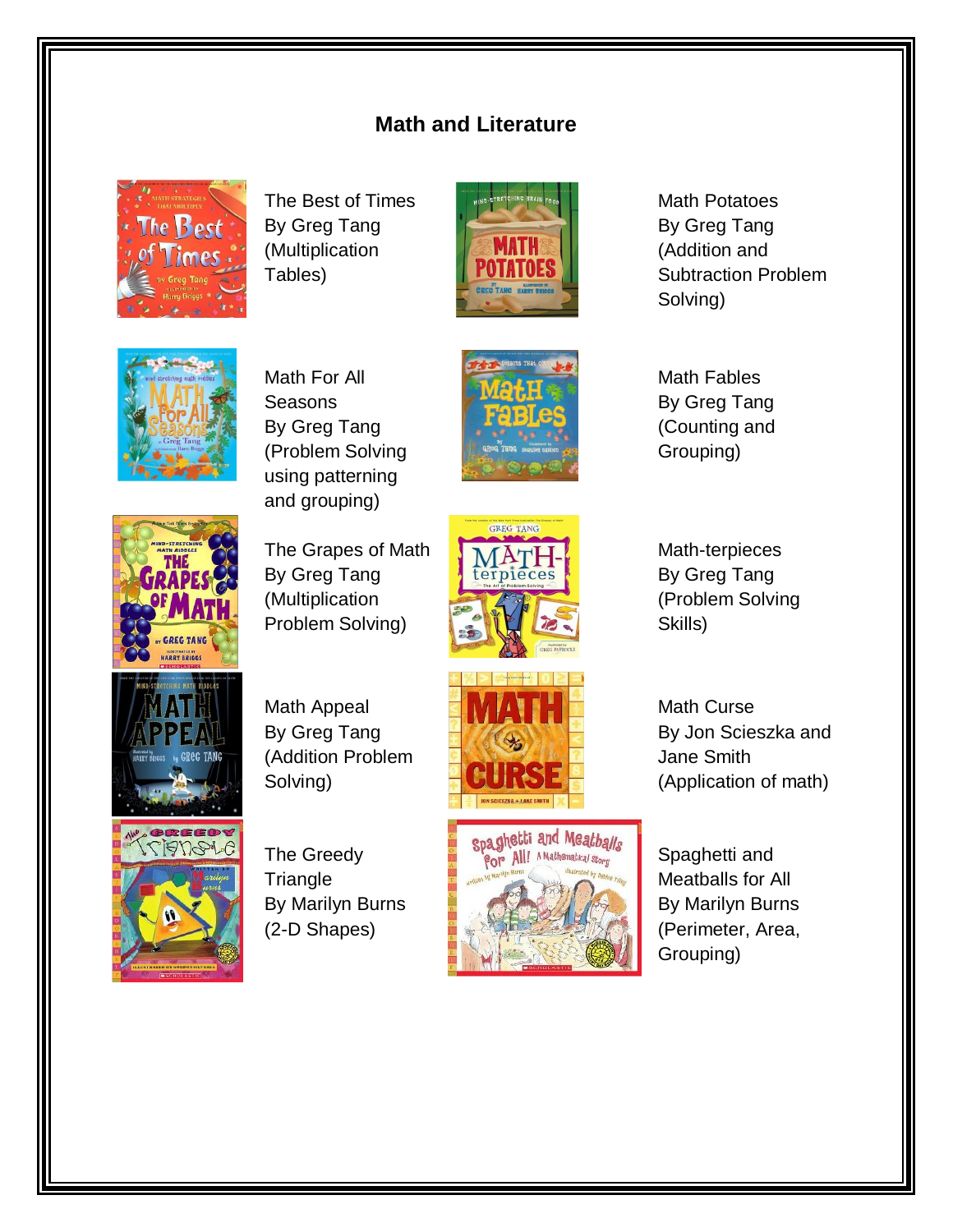

Grandfather Tang's Story By Ann Tompert (2-D Shapes)





Sir Cumference and the Great Knight of Angleland By **Cindy** Neuschwander (Angles)







The King's **Chessboard** By David Birch (Patterning)

If You Hopped Like a Frog By David M,

**Schwartz** (Ratios and Proportions)







What's Your Angle **Pythagoras** By Julie Ellis (Pythagorean Theorem)







Sir Cumference and the Dragon of Pi By Cindy **Neuschwander** (Circles)

Sir Cumference and the Sword in the Cone By Cindy **Neuschwander** (3-D Figures)

Ten Black Dots By Donald Crews (Counting)

Anno's Magic Seeds By Mitsumasa Anno (Patterning)

Pythagoras and the Ratios By Julie Ellis (Ratios)

A Cloak for the Dreamer By Aileen Friedman (2-D Shapes)

**snde Bean's<br>Smazing Dream**<br>AMahematical Story **Dream** 

Amanda Bean's Amazing Dream By Liza Woodruff (multiplication)